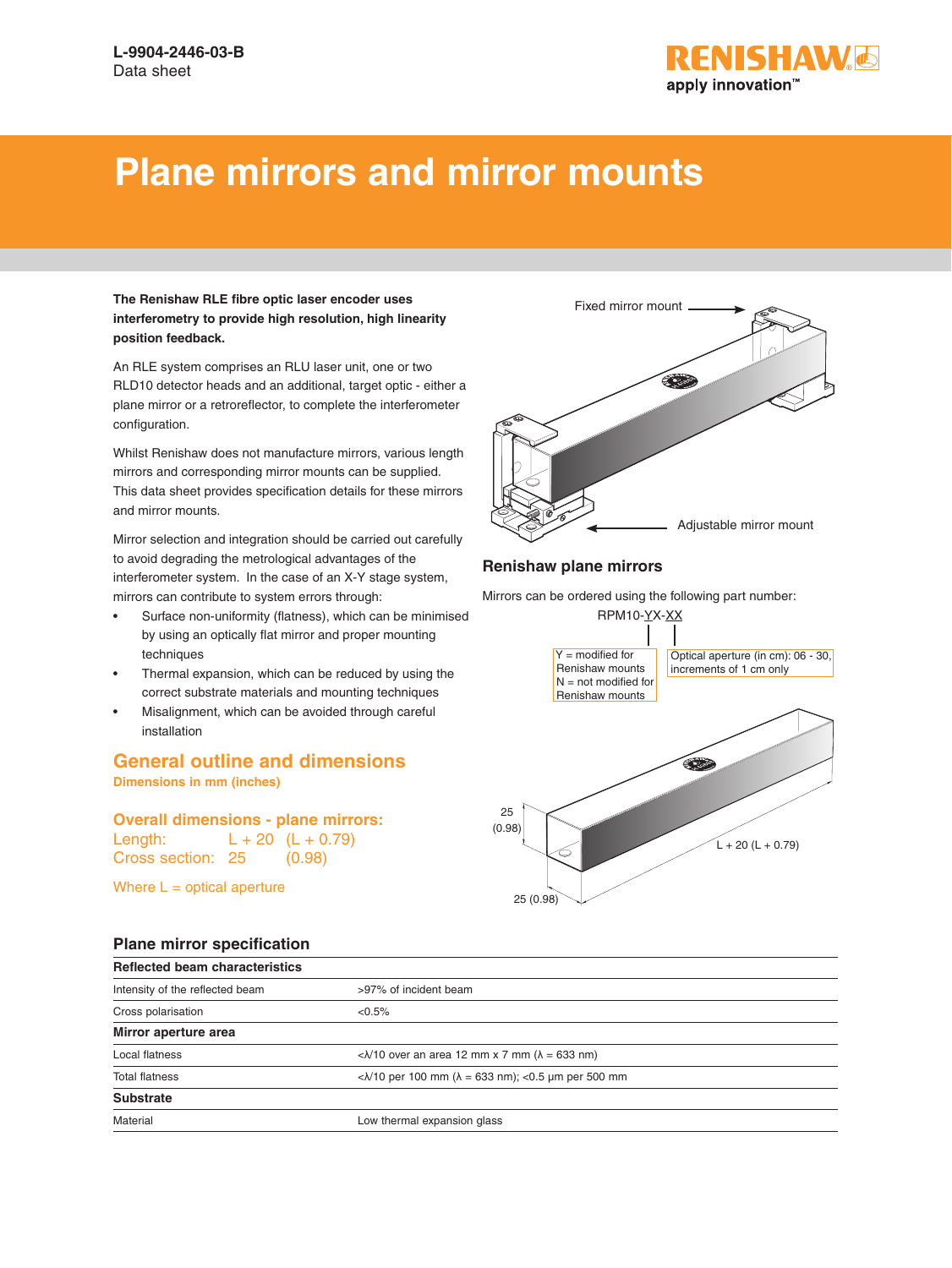#### **Plane mirror specification (continued)**

| <b>Cosmetics</b>             |                                                                                                                                                               |
|------------------------------|---------------------------------------------------------------------------------------------------------------------------------------------------------------|
| Scratch/dig                  | US-MIL-0-13830A 60/40<br>To be met by a sum of no less than 3 features within 12 mm x 3 mm area<br>No two scratches/digs permissible within 12 mm x 3 mm area |
| <b>Operating environment</b> |                                                                                                                                                               |
| Temperature                  | 0 °C to 40 °C                                                                                                                                                 |
| Air pressure                 | Mirrors are vacuum compatible (down to 10 <sup>-8</sup> mbar). Mirror mounts are not vacuum compatible                                                        |
| Relative humidity            | 0% to 95% non-condensing                                                                                                                                      |

#### **Renishaw mirror mount kit**

Renishaw supplies three point kinematic mounts for mirrors up to 350 mm in length with a 25 mm x 25 mm cross section that allow fine pitch and yaw adjustment. The mounts are constructed to minimise errors due to differential expansion and have positional locks that provide clamping to overcome acceleration, deceleration and bump forces.

Adjustment sensitivity:

- Yaw: 0.5 arc second/degree of rotation (350 mm mirror)
- Pitch: <1 arc second/degree of rotation

Necessary mirror geometry:

• 80 mm to 350 mm total length with 25 mm square cross section

Yaw adjustment:

- $\cdot$   $\pm$ 2.5° on mirrors of 80 mm length
- ±0.5º on mirrors of 350 mm length

Pitch adjustment:

 $±1<sup>°</sup>$ 

Mirror mounts can be ordered directly from Renishaw using the following part number:

#### RAM10-SX-XX

Renishaw supplied mirror mounts are not vacuum compatible.

**Overall dimensions - mirror mounts:** Height: 44 (1.73)

Footprint: 39 x 36 (1.53 x 1.42) (adjustable mount) 32 x 36 (1.26 x 1.42) (fixed mount)

#### **Adjustable mirror mount**

#### **Fixed mirror mount**

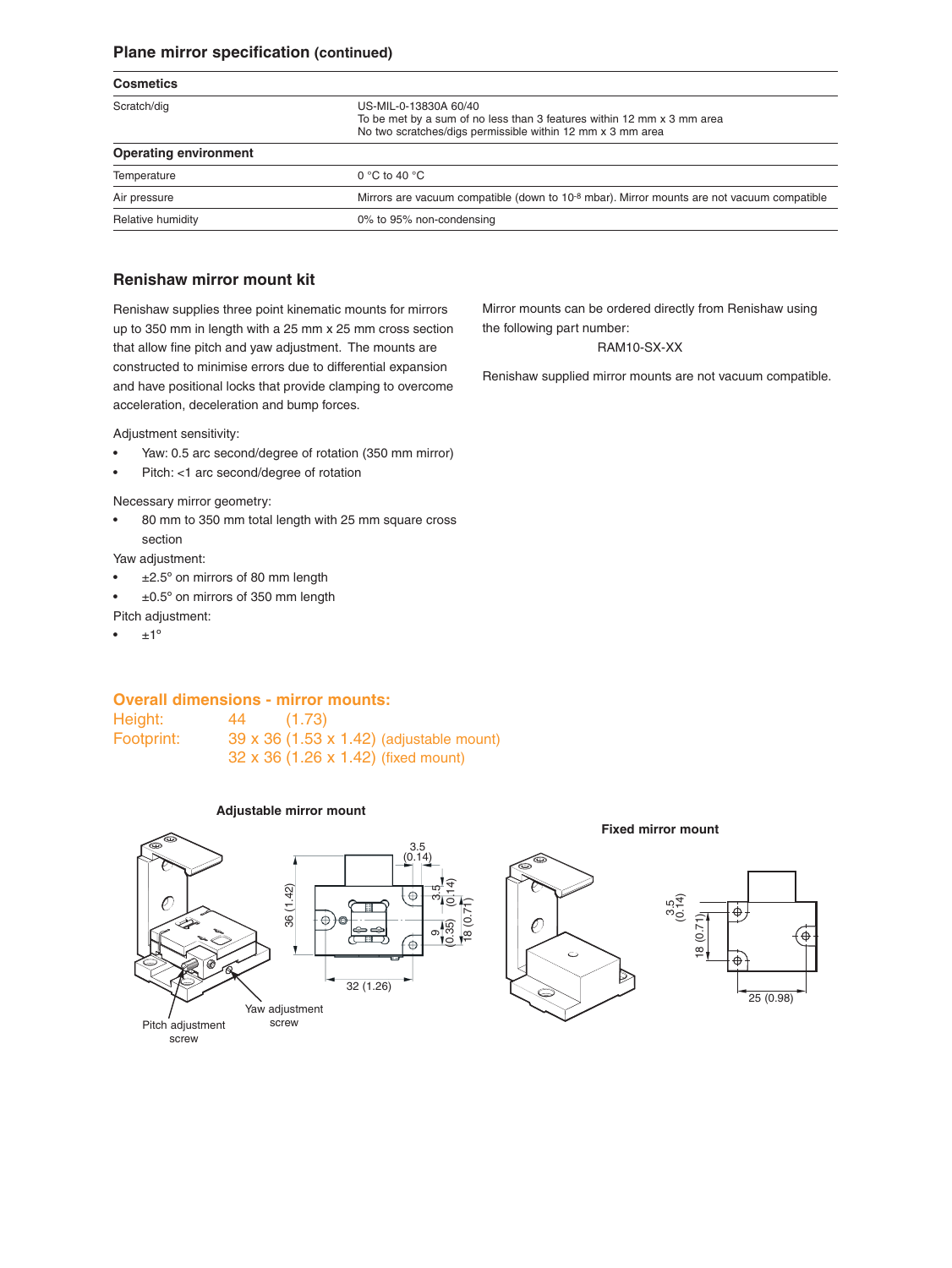# **Mirror mount installation instructions**

**Mirror selection and installation should be carried out carefully to avoid degrading the metrological advantages of the interferometer system.** 

**This section details a typical alignment procedure which can be used with Renishaw mirrors and mounts to ensure errors are minimised.**

The following instructions demonstrate one method for aligning two plane mirrors to an X-Y stage\* using Renishaw mirror mounts. It is assumed that:

- The person performing the procedure is familiar with the test equipment
- All mechanical adjustments of the motion stages have been completed
- The RLD10 detector heads are fully mounted
- The axes are fully operational
- \* If a vertical axis of motion is located under the mirrors, a different method of pitch alignment may be necessary.

#### **Equipment:**

- 2 x stick mirrors of required length fitted with mount locations (3 ball pads)
- 2 x Renishaw mounting kits (RAM10-SX-XX) which include: 1 x adjustable mirror mount, 1 x fixed mirror mount, 2 x mirror clamps, 10 x M2.5 by 8 hex head screws, 1 x Allen key (2.0 mm A/F), 1 x mount adjustment tool
- Alignment target (supplied with RLD10 90° and RLD10 0° detector heads)



#### **1. Install Y-axis mirror into its mount**

- The motion stage must provide fixing holes to accept the mirror mounts. These should be machined according to Figure 2 below
- Attach the adjustable mirror mount (see Figure 6 overleaf) to the stage using 3 of the M2.5 screws provided. The screws should be torqued to 0.7 Nm
- Repeat for the fixed mirror mount

• Locate the stick mirror on the two mounts so that the ball pads on the bottom of the mirror sit in the location features on the mounts (as in Figures 3 and 4). **Note:** two ball pads are located at the adjustable mount end and one at the fixed mount end



*Figure 3: mirror with ball pads*



- **2. Remove Y-axis interferometer (RLD10 detector head) cosine error**
- Move the Y-axis (with the X-axis movement locked) to achieve the shortest separation between the Y-axis RLD10 and mirror
- Attach a Renishaw target sticker to the mirror surface so that the laser beam is on the target
- Move the axis to achieve the longest separation between the Y-axis RLD10 and mirror
- Adjust the pitch and yaw of the beam from the RLD10 so that the laser spot does not exhibit any translation from the target. **Note:** this can be an iterative process and may require multiple near and far field adjustments to achieve optimum alignment

#### **3. Align the Y-axis mirror perpendicular to the Y-axis travel**

- Remove the target sticker from the front of the mirror
- Move the mirror to the furthest separation and insert a metal Renishaw alignment target under the RLD10 (Figure 5 overleaf)